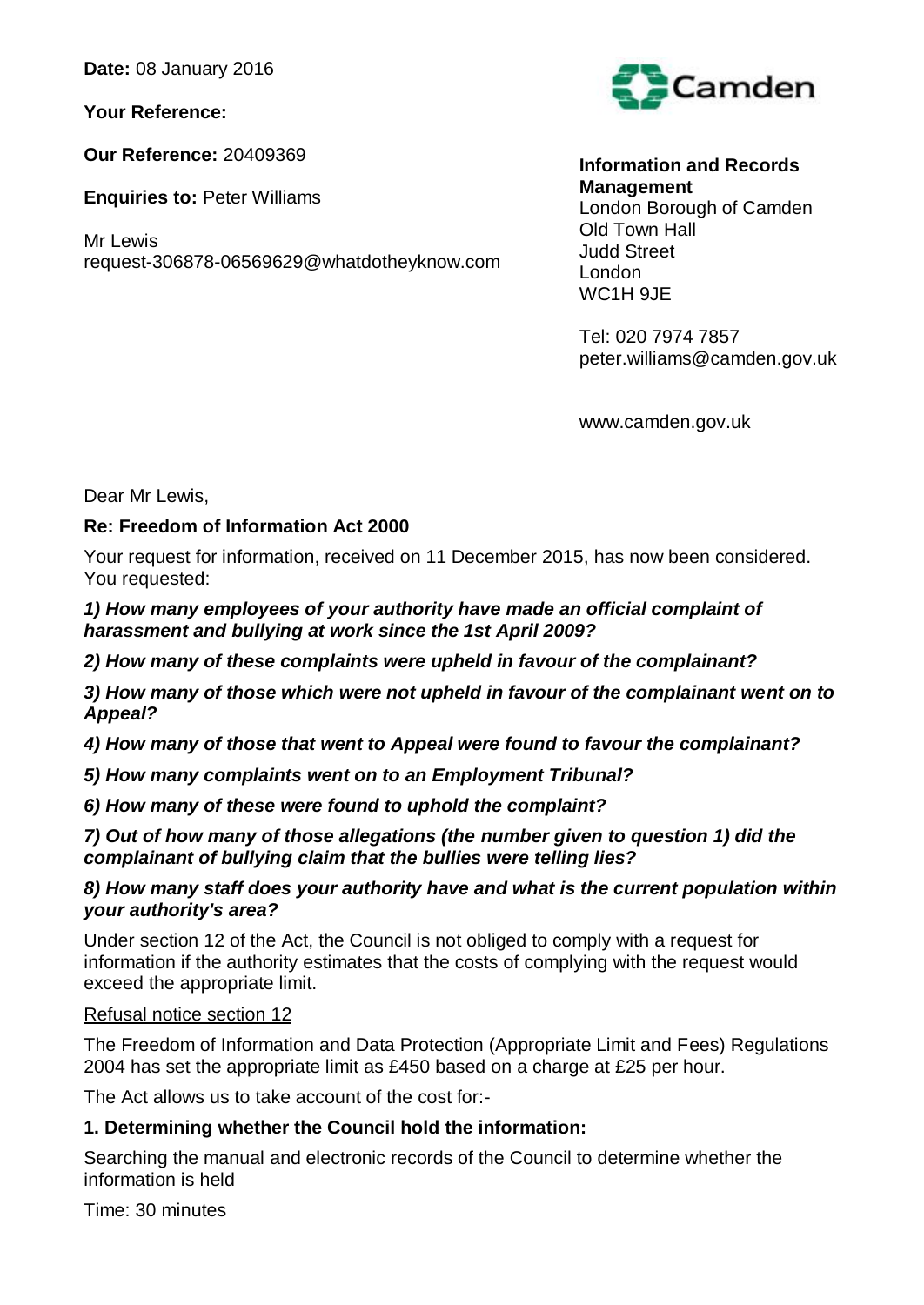# **2. Locating the information or documents containing the information:**

Locating information held

## Time: 2 hours

## **3. Retrieving such information or documents:**

Retrieving all manual and electronic information held in the Council relating to your request including archived correspondence files and electronic records

Time: 33 hours

# **4. Extracting the information from documents and files containing it:**

Extracting information from relevant files

Time: 25 hours

The total cost of this exercise would be:

# **£ 1512.5 (60 hours 30 minutes @ £25 per hour) minimum**

We are sorry to inform you that the total cost is above the appropriate limit for local government and the request can therefore be refused under s12 of the Act. Consequently the Council will not be making further efforts to process this request.

This letter constitutes a refusal notice under the terms of the Act.

## **Information that could be provided:**

We may be able to provide information for less than 18 hours of officer work which would avoid a refusal under s12:-

1) How many employees of your authority have made an official complaint of harassment and bullying at work since the 1st April 2009?

2) How many of these complaints were upheld in favour of the complainant?

3) How many of those which were not upheld in favour of the complainant went on to Appeal?

4) How many of those that went to Appeal were found to favour the complainant?

8) How many staff does your authority have and what is the current population within your authority's area?

## **Notes**

Please note the information is still covered by copyright legislation. You are not authorised to re-use this information for commercial or research purposes as defined by the Re-Use of Public Sector Regulations 2005. If you do wish to re-use this information please contact the Information and Records Management, London Borough of Camden, Old Town Hall, Judd Street, London, WC1H 9JE, who will assess your request.

If you are unhappy with any aspect of the way in that your request has been processed then you have the right to issue a complaint. If you wish to issue a complaint, please set out in writing your grounds of appeal (within 2 months of this correspondence) and send it to: Information and Records Management, London Borough of Camden, Old Town Hall, Judd Street, London, WC1H 9JE and your complaint will be administered through our Internal Review procedure.

If you are still not satisfied following the Internal Review, you have a right to appeal to the Information Commissioner's Office. They can be contacted at: Wycliffe House, Water Lane, Wilmslow, Cheshire. SK9 5AF.